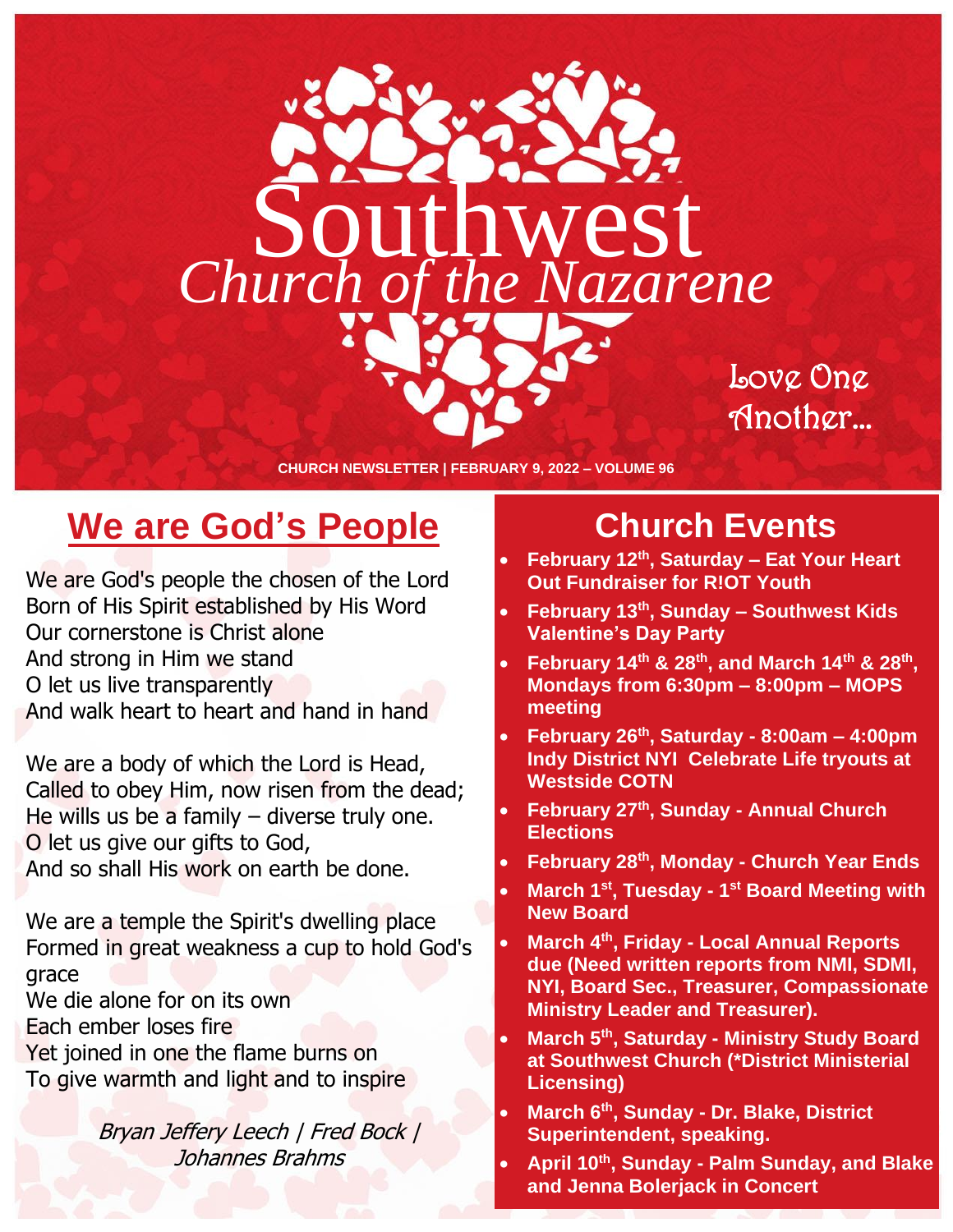- ❖ Praise the Lord the COVID numbers are going down! We believe we are going to some light at the end of the pandemic tunnel.
- ❖ Praise the Lord for our 28 Day Prayer and Bible Challenge! The Book of Acts, praying for the Church and our ministry to the unsaved, along with the messages on the "Our Helper the Holy Spirit" have been a great way to inspire us 2022. Thank you, Lord for reminding us of your Spirit's help!
- ❖ Praise the Lord for a great Church Board Planning Day! Last Saturday, from 9:30a.m. to almost 3:00p.m., the Pastor and Church Board members gathered at the District Office to pray, discuss the Church's current reality (2 years into the pandemic), and get re-focused on what are mission is and should be. It was an excellent start to the new church year! Special appreciation to Darci Broce for catering Chick-fil-a and sharing the company's inspiration behind their winning strategy. It was a great day all together!

### *Special Announcement*

*On Sunday, March 6th, Dr. Ron Blake, Indianapolis District Superintendent will be preaching. This will be his last time to visit our church before his retirement in May. We would like to collect cards for the Blakes, to show our appreciation for his years of serving the district with excellence. You may also write an encouragement note in your card for his wife. Susanne's cancer is back, and she will be having surgery in the days ahead. Let's wish them well in their retirement and pray the Lord would bring the healing Susanne needs. There will be a place to put cards on the foyer Welcome Desk for the next few Sundays. Let's be a blessing to them!*

# **Praises: Prayer Needs:**

- ❖ Please remember all the family members of our church who are dealing with the COVID virus right now. We continue to have cases but thankfully it seems to be slowing down.
- ❖ Please pray for our unsaved children, family, and friends.
- ❖ Please pray for our country to turn away from their sinful ways and return to the Lord

### ❖For Personal Prayer Needs, please see emailed and mailed versions of the church newsletter.

### **Alabaster Offering** will be on Sundays,

February 20<sup>th</sup> and 27<sup>th</sup>. Let's get out those Alabaster boxes and jars and start collecting coins and dollars, or you can write a check or give directly online at **[www.swnazarene.org](http://www.swnazarene.org/)**



under the Giving tab. Be in prayer for what to give for this special ministry. Alabaster funds are used to help build churches, schools, hospitals, and cover building costs and other needs in areas worldwide! Help spread the Good News with your donation from the heart!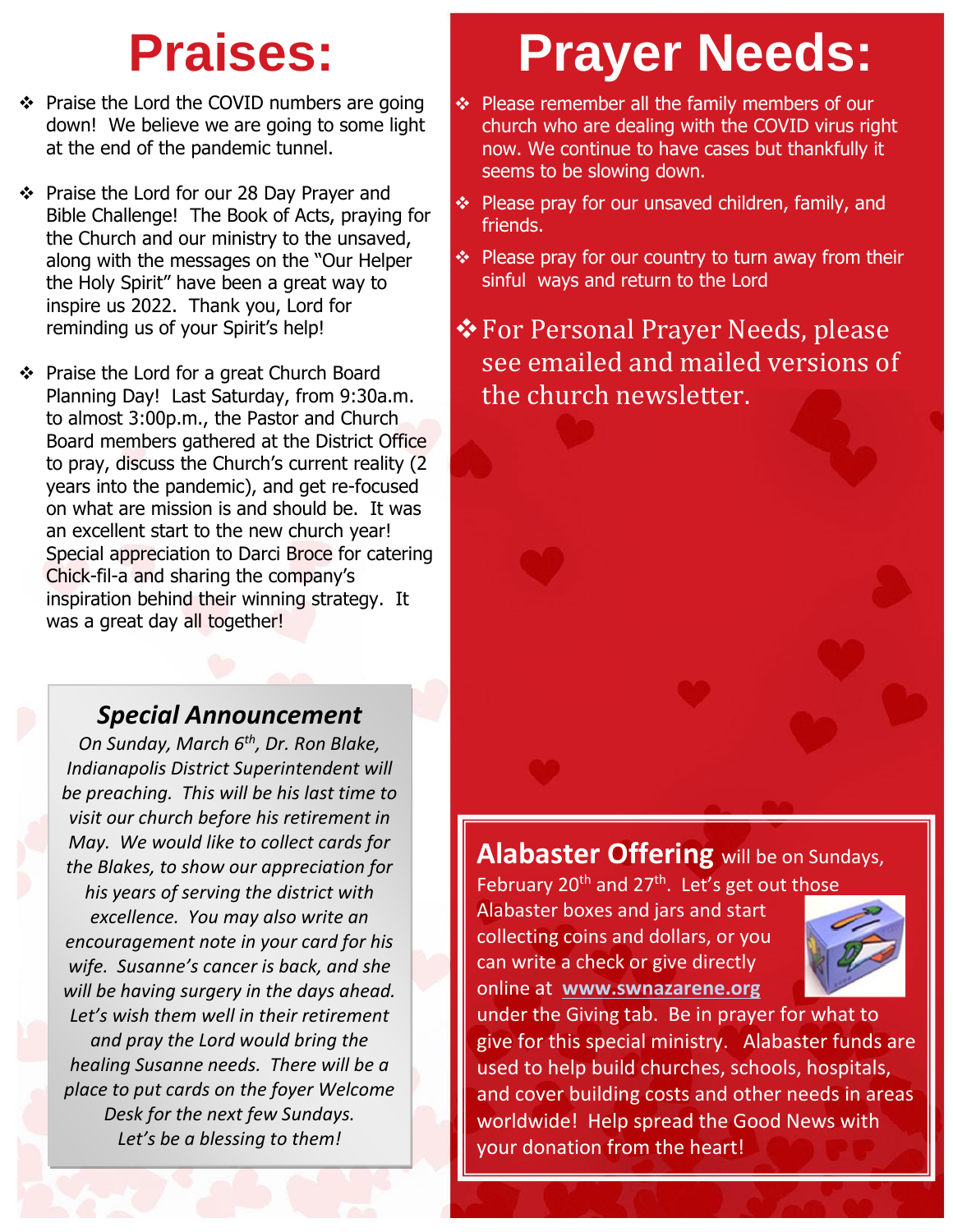## **The Body of Christ**

#### **Ephesians 4:1-6**

1, therefore, the prisoner of the Lord, beseech you to walk worthy of the calling with which you were called, 2 with all lowliness and gentleness, with longsuffering, bearing with one another in love, <sup>3</sup> endeavoring to keep the unity of the Spirit in the bond of peace.  $4$  There is one body and one Spirit, just as you were called in one hope of your calling; 5 one Lord, one faith, one baptism; <sup>6</sup> one God and Father of all, who is above all, and through all, and in you all.  $N$ KJV

#### **Ephesians 4:11-13**

11 And He Himself gave some to be apostles, some prophets, some evangelists, and some pastors and teachers, <sup>12</sup> for the equipping of the saints for the work of ministry, for the edifying of the body of Christ, <sup>13</sup> till we all come to the unity of the faith and of the knowledge of the Son of God, to a perfect man, to the measure of the stature of the fullness of Christ... NKIV

#### **Ephesians 4:14-16**

14 that we should no longer be children, tossed to and fro and carried about with every wind of doctrine, by the trickery of men, in the cunning craftiness of deceitful plotting, <sup>15</sup> but, speaking the truth in love, may grow up in all things into Him who is the head  $-$  Christ  $-$  16 from whom the whole body, joined and knit together by what every joint supplies, according to the effective working by which every part does its share, causes growth of the body for the edifying **of itself in love. NKJV** 

## $\rightarrow$ *Cripture*

"A NEW COMMAND I GIVE YOU: LOVE ONE ANOTHER. AS I HAVE LOVED YOU, SO YOU MUST LOVE ONE ANOTHER. BY THIS EVERYONE WILL KNOW THAT YOU ARE MY DISCIPLES, IF YOU LOVE **ONE ANOTHER."** 



### **ANNOUNCEMENTS**

## **Attention: Single Ladies & Widows**

**Come join us twice a month for fellowship, friendship, games, movies, eating, and purpose of ministry within the church, and learn the art of making cards to be sent out to shutins, those who are sick and afflicted, and for birthdays and anniversaries! Meet Reta Steely in the foyer by the Welcome Center after morning worship on Sunday, February 13th.**

## Valentine's Day Party

Sweet treats, fun games and a Bible lesson Bring Valentine cards to share

### **Annual Elections Time!**



**We will be holding our annual church elections during Sunday morning worship on February 27 th . Please be sure to mark your calendar and plan to attend for this important process in our church. Elections will be for church board, SDMI board, NMI board, NYI council and for delegates to NYI, NMI, and SDMI conventions and district assembly.**